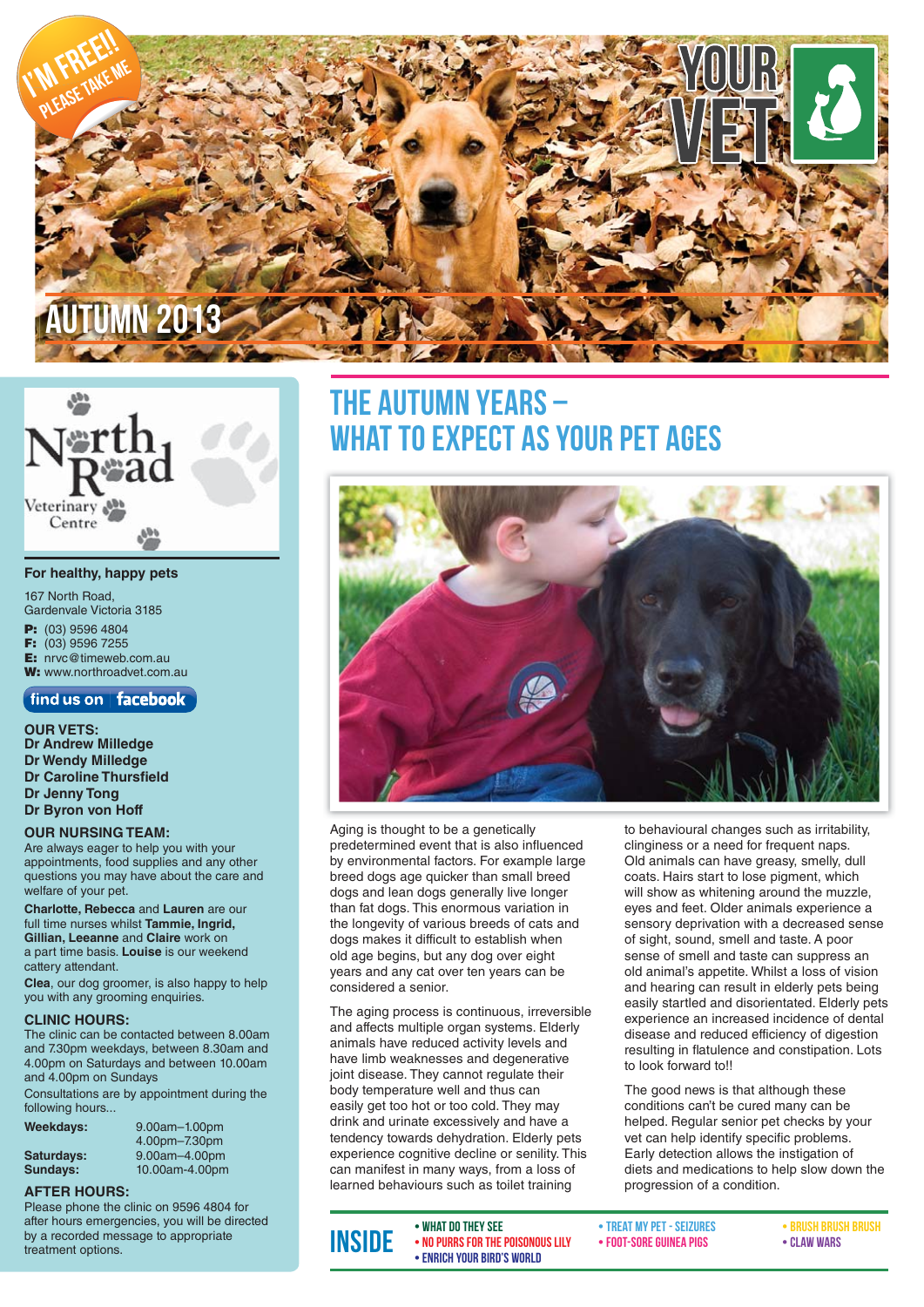## WHAT DO THEY SEE NO PURRS FOR THE

Many people wonder how animals view the world around them. Is it in shades of grey, or do they see the vibrant colours that our eyes can detect? Plenty of evidence now suggests that cats and dogs do see in colour, but without the vividness and wide colour spectrum available to the human eye. Animals live in a more pastel world.

The reason for this difference lies at the back of the eye, an area called the retina. Here special cells, known as rods and cones, are found. The sensitivity and ratio of these cells

is different in animals when compared to humans, resulting in highly efficient vision in dim lighting with a narrower colour range. Dogs see mainly yellow and blue hues and can differentiate between shades of grey so subtle that they would appear as one colour to us. Cats see some colours but their speciality is vision in low light, where their eye is up to 130 times more efficient than ours. Both dogs and cats have difficulty seeing close objects but their sense of smell and taste more than compensate.



## Enrich Your Bird's World

Many bird species kept as pets, particularly parrots, are highly intelligent and very sensitive to their environment. Being a bright spark is all well and good when you can explore the wide world, but can become a problem when you are confined to a cage or aviary. Caging a bird inherently places it in an abnormal world, away from a flock and all the social interaction that entails. Food is provided on tap, caging or trimming of wings often prevents flight, and natural behaviours are altered.

Birds become bored easily and can also develop unnaturally close bonds with owners, to the point where they consider them a mate. This creates stress when the owner is away for long periods. Stress and boredom potentiate many medical and behavioural problems. One of the most commonly seen behaviours in stressed birds is feather picking - where the bird tugs out feathers, usually from over the breast, leg and wing tips. Habits such as feather picking are difficult to break and, left unchecked, can result in an alarmingly naked bird. Much can be done to improve a bird's mental health and reduce stress and boredom.

### **1. APPROPRIATE CAGING**

Many birdcages are inappropriate and a direct cause of stress. Tall cylindrical cages may look pretty but, as birds are not helicopters, they do not allow space for flight. Cages can be placed in a window or near a busy thoroughfare so that the bird has plenty to see. Cages should also have a less exposed area that will allow the bird to hide from its environment if it should feel intimidated. As an example, a canary kept in an office had a morbid fear of the fax machine and started pulling all the feathers from his wing tips. Pushing the cage against the wall and providing a small compartment to hide behind, so the bird did not feel completely exposed, solved the problem.

Radios and television can also be used to provide background noise when you are not at home. Perches should be of different diameter and preferably of natural wood with lots of bark to be shredded off. The cage layout should be changed regularly.

### **2. ENCOURAGE FORAGING BEHAVIOUR**

Encouraging foraging behaviour helps prevent obesity and boredom. In the wild, birds must constantly forage for food. This natural behaviour provides a varied diet and exercise. In captivity, a food bowl is provided – reaching the food bowl is hardly a workout and the bird can quickly gorge until full and then has nothing to do to fill his day.

Provide a stimulating and varied diet with lots of fresh vegetables, some fruit and a complete pelleted ration. Try things such as corncobs, capsicum strips, carrot tops and wheat grass that can be hidden inside things or strung on a leather strip. Place a vase in or next to the cage and fill it with small branches and natural vegetation.

#### **3. EXERCISE AND TRAINING**

Parrots can quickly learn to 'step up' onto your finger and 'step down' back to a perch on command. This home stepaerobics helps reinforce the owner as boss whilst simultaneously stimulating some mental gymnastics.

#### **4. TOYS**

Provide a variety of toys and rotate them. Include 'destructible' toys, such as wooden clothes pegs and leather strips that can be chewed. Hide food inside toys to encourage play.

# poisonous lily



If you have an interest in floral arrangements and felines then beware - cats and lilies do not mix. The many varieties of ornamental lily are severely toxic to cats. All parts of the lily are poisonous and as little as two to three leaves can kill a cat. After ingestion, poisoned cats become lethargic, anorexic and may vomit. These symptoms can then progress to complete renal failure. Early and aggressive treatment is required to prevent this catastrophic chain of events. Perhaps this is one time when fake flowers are more appealing then the real thing.

#### **5. DAILY MISTING**

Lightly spraying the feathers with a fine mist of water encourages natural grooming behaviour and can help direct a bird's attention away from damaged areas.



#### **IMPORTANT**

Any bird that is feather picking should always be checked by your veterinarian as there are many conditions besides behavioural problems which can result in feather loss.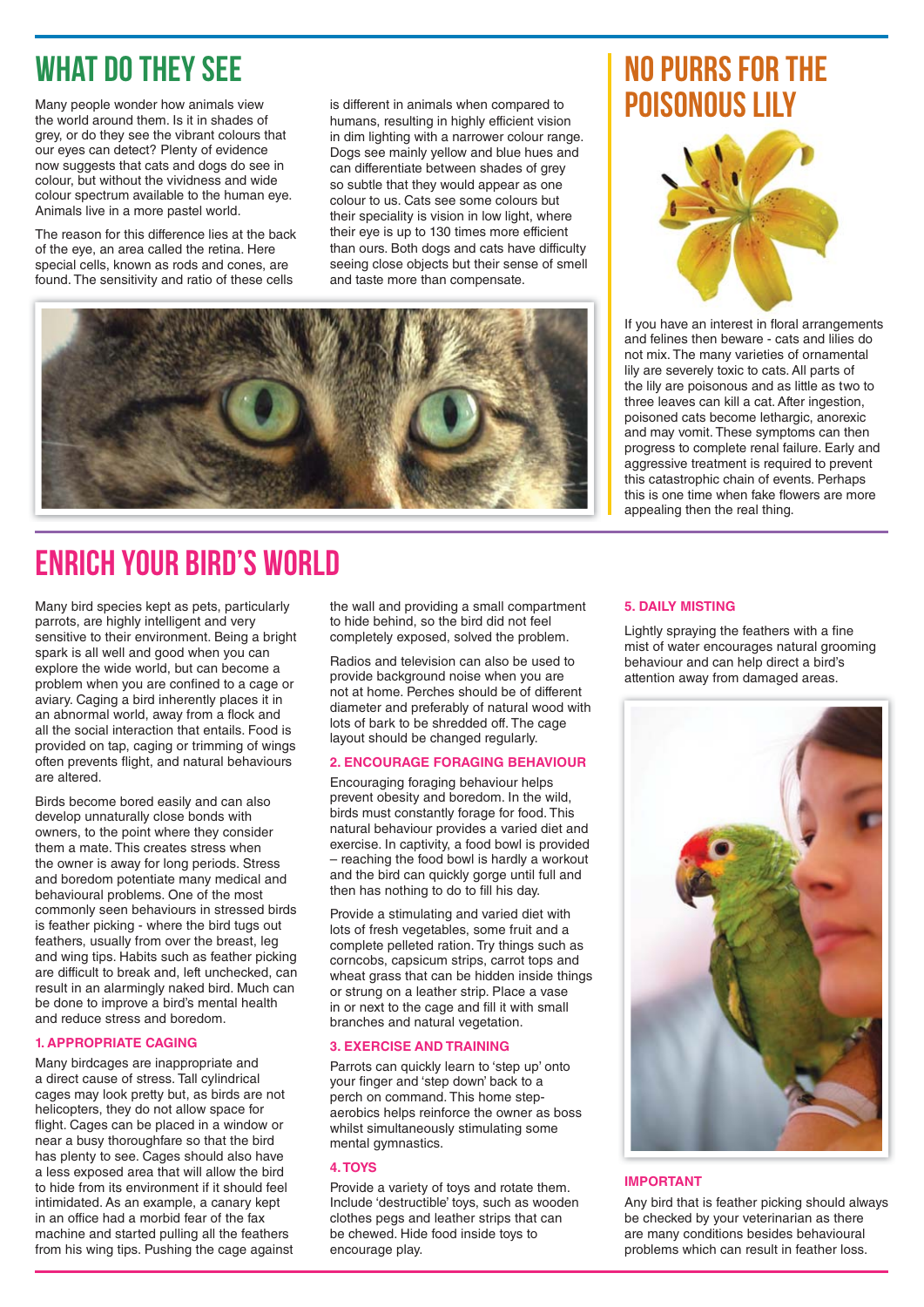### Treat my Pet - Seizures

For a cat or dog owner, there is almost nothing as terrifying as watching your beloved pet have a seizure. Luckily, most pets recover well spontaneously, allowing time for diagnostic tests and therapy where required. A seizure is a loss or derangement of consciousness. A 'classic' or 'grand mal seizure' involves loss of consciousness with jerking or convulsing of the body. 'Focal' seizures may involve repetitive whisker twitching, facial jerks or abnormal limb posturing. Behaviours such as fly chasing or tail chasing, although just a quirk in some pets, can also indicate an underlying disorder.

Seizures have many potential causes and even after initial tests, your vet may not be able to tell you what caused your pet's symptoms. Vets classify the underlying causes as extracranial (from outside the brain), or intracranial (from within the brain). Causes of extracranial seizures can be further divided into those from the body (e.g. liver failure, low blood sugar) and those that arise externally (e.g. toxins, overheating). Intracranial causes of seizures include progressive disease (e.g. cancer or infection) and non-progressive disease such as epilepsy, where the symptoms may progress but the underlying disease does not.

A pet presenting in 'status epilepticus', who has constant seizures, requires intensive emergency care prior to diagnostic testing. Your vet will want to know your pet's history, especially if there has been exposure to toxins such as snail pellets, other organophosphates (pesticides), caffeine, chocolate etc. Any other change in their health might also give clues as to the origin of the seizure.

Initial blood and urine tests will look for organ disease, abnormal glucose levels and sometimes tests for specific infectious diseases. Where no abnormality is found, more invasive tests can be done. A cerebrospinal fluid (CSF) tap is a sample of the fluid that bathes the brain, and is done under general anaesthetic. It is not without risk, and is generally only done when a diagnosis of progressive intracranial disease is suspected. Advanced imaging includes computerised tomography (CT) or magnetic resonance

imaging (MRI) scans which may show abnormality in the structure of the brain.

Treatment of a seizure depends on the cause. If the diagnosis points to an extracranial cause such as liver disease or low blood sugar, the focus will be on treating the disease in order to improve the seizures. Seizure control therapy might include drugs such as diazepam (Valium), phenobarbitone and potassium bromide. Drugs such as corticosteroids and antibiotics might be used for specific intracranial diseases.

Prognosis depends largely on the cause of the seizure. A dog with stable, infrequent epilepsy may not even need medication. On the other hand, a pet with a brain tumour might need lifelong veterinary care. In many cases, the decision to treat is made by the owners based on the frequency and severity of the seizures. A dog with a brain tumour and a poor prognosis will, in most cases, have palliative treatment. However even dogs can have brain surgery for tumours (where the facilities and surgical and critical care expertise allow)!

# Foot-sore Guinea pigs

Dermatitis specific to the feet is known as pododermatitis and is a common problem in pet guinea pigs. Guinea pigs have little footpads on the soles of all four feet. With constant abrasion on harsh bedding, particularly in wire-bottomed cages, the skin becomes thickened and hardened. This damaged skin cracks and ulcerates and then is invaded by bacteria to form nasty, non-healing sores. Eventually the lesions can become so deep that tendons and bones are exposed. Obese guinea pigs are particularly susceptible.

This condition is painful and notoriously difficult to treat. Affected feet may be treated with antibacterial foot soaks, antibiotics, bandaging and pain relief. Fat animals need to be gradually dieted by avoiding all concentrates and pellets and just feeding hay and dark leafy greens. Avoid wirebottomed cages and use a soft substrate such as hay or grass.



- 
- **7.** What hue, other than blue, do dogs mainly see in?
- **8.** What is a loss or derangement of consciousness.
- What flower can be toxic to cats?
- **10.** What is in the area at the back of the eye?
- **11.** A common stressed behaviour of birds can be feather

Each of the WORDS CAN BE found in this issue of "Your vet". Answers are SHOWN ON BOTTOM of the back page.

#### **Down:**

- **1.** Cats and dogs do see in
- for birds?
- is known as?
- **5.** Radios and **can also** be used to provide background noise for birds.
- **6.** What is a film across the teeth?